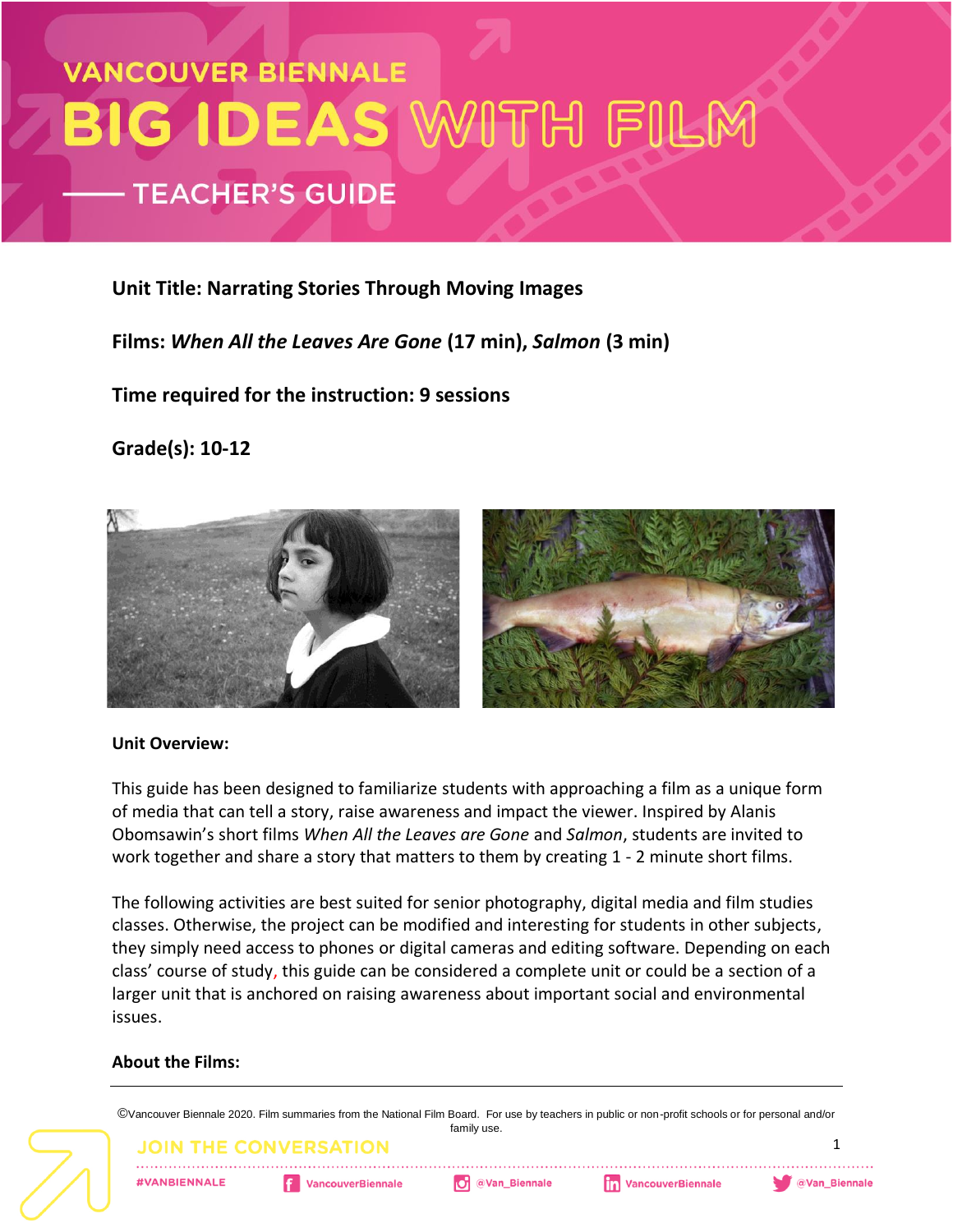# **/ANCOUVER BIENNALE G IDEAS TEACHER'S GUIDE**

*When All the Leaves Are Gone* – 17 min:

As the only First Nations student in an all-white 1940s school, eight-year old Wato is keenly aware of the hostility towards her. She deeply misses the loving environment of the reserve she once called home, and her isolation is sharpened by her father's serious illness. When Wato's teacher reads from a history book describing First Nations peoples as ignorant and cruel, it aggravates her classmates' prejudice. Shy and vulnerable Wato becomes the target of their bullying. Alone in her suffering, she finds solace and strength in the protective world of her magical dreams.

Based on the personal experiences of Alanis Obomsawin, *When All the Leaves Are Gone* powerfully depicts the feelings of exclusion, hurt, and loss suffered by the young Wato. Her voice-over commentary presents a child's perspectives on her situation, and the black and white film footage (a skilful blend of current and archival material from the NFB and CBC) provides vignettes of life in the Quebec of 1940. Wato's situation is a difficult one, and one which was experienced by countless numbers of First Nations children, whether in reserve, residential, or urban schools.

#### *Salmon* – 3 min:

Expert fishers for their entire lives, Líl̓wat Elders Cora and Daniel Wells share their deep knowledge of salmon fishing, cleaning and smoking. They speak in their traditional language, and Obomsawin shows their process through still photos.

This short is part of the L'il'wata series. In the early 1970s, at the outset of her documentary career, Alanis Obomsawin visited the Líl̓wat Nation, an Interior Salish First Nation in British Columbia, and created a series of shorts that provide personal narratives about Líl̓wat culture, histories and knowledge. She combines personal interviews she conducted with responses in their traditional languages, together with still images to share personal and candid indigenous perspectives in her early films.

#### **Curricular Big Ideas:**

©Vancouver Biennale 2020. Film summaries from the National Film Board. For use by teachers in public or non-profit schools or for personal and/or family use.

JOIN THE (

**#VANBIENNALE** 

**VancouverBiennale** 

 $\overline{\phantom{a}}$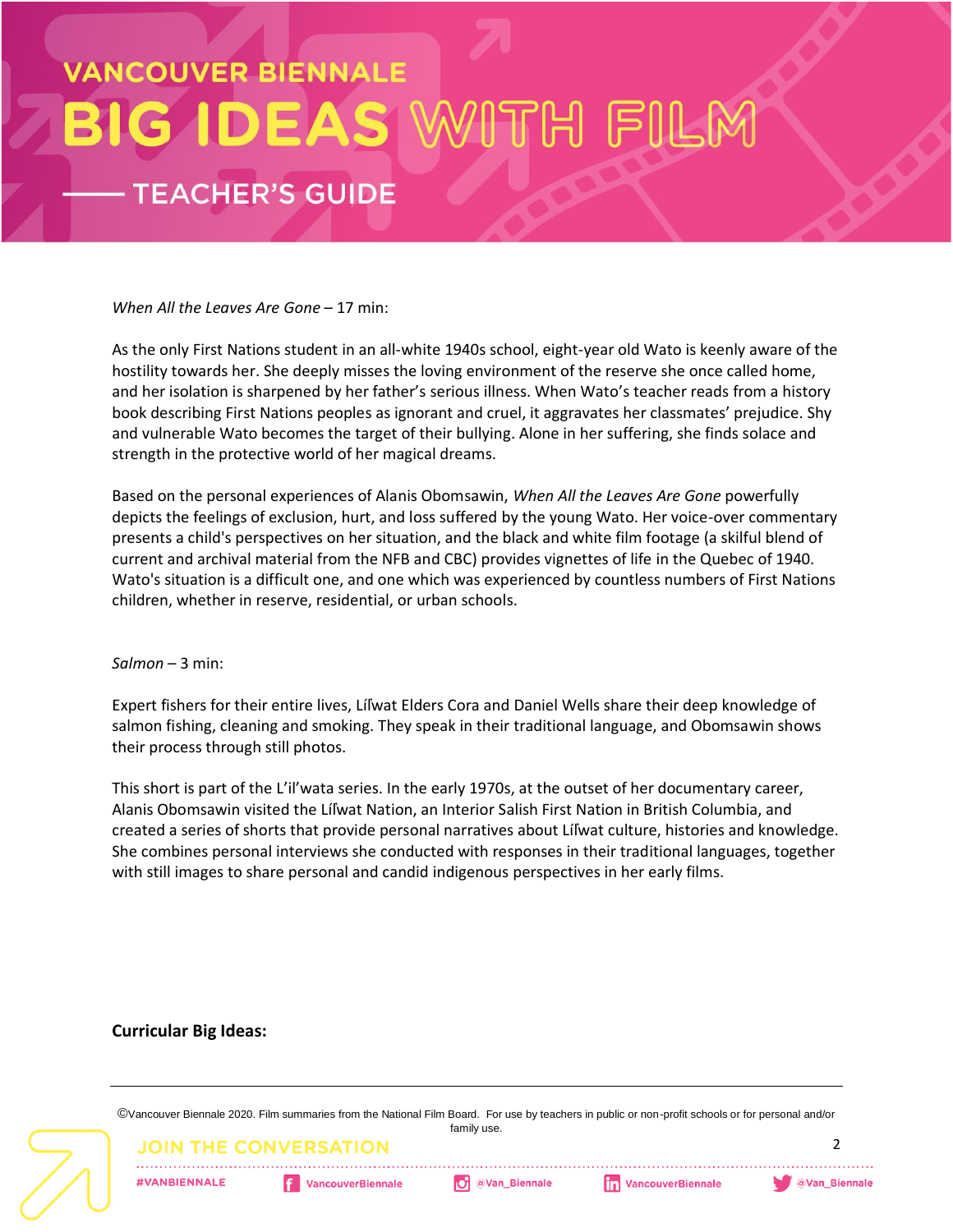### **VANCOUVER BIENNALE** G IDEAS WITH FILL Błl **TEACHER'S GUIDE**



#### **Core Competencies**

- Creative thinking (Generating and developing ideas)
- Communication (Work together to plan and carry out activities)
- Share and develop ideas
- Social Responsibility (Solving problems in peaceful ways and valuing diversity)

#### **What students will UNDERSTAND:**

#### Objectives:

- Using film inquiry worksheets, student will record important events of the film
- Students will be able to identify the role and position of documentary film
- After the film screenings, in groups of 3, students will describe and analyze social and emotional meaning of the films
- After a teacher demonstration of panning techniques in iMovie, students will practice using the technique with sound and images.
	- In groups of 3-4, students will focus on the themes discussed in class and plan a 7-10 image photo essay to be turned into a very short film using iMovie.

#### **Essential questions in this unit:**

Who is Alanis Obomsawin?

©Vancouver Biennale 2020. Film summaries from the National Film Board. For use by teachers in public or non-profit schools or for personal and/or family use.

#### **JOIN THE CONVERSATION**

**#VANBIENNALE**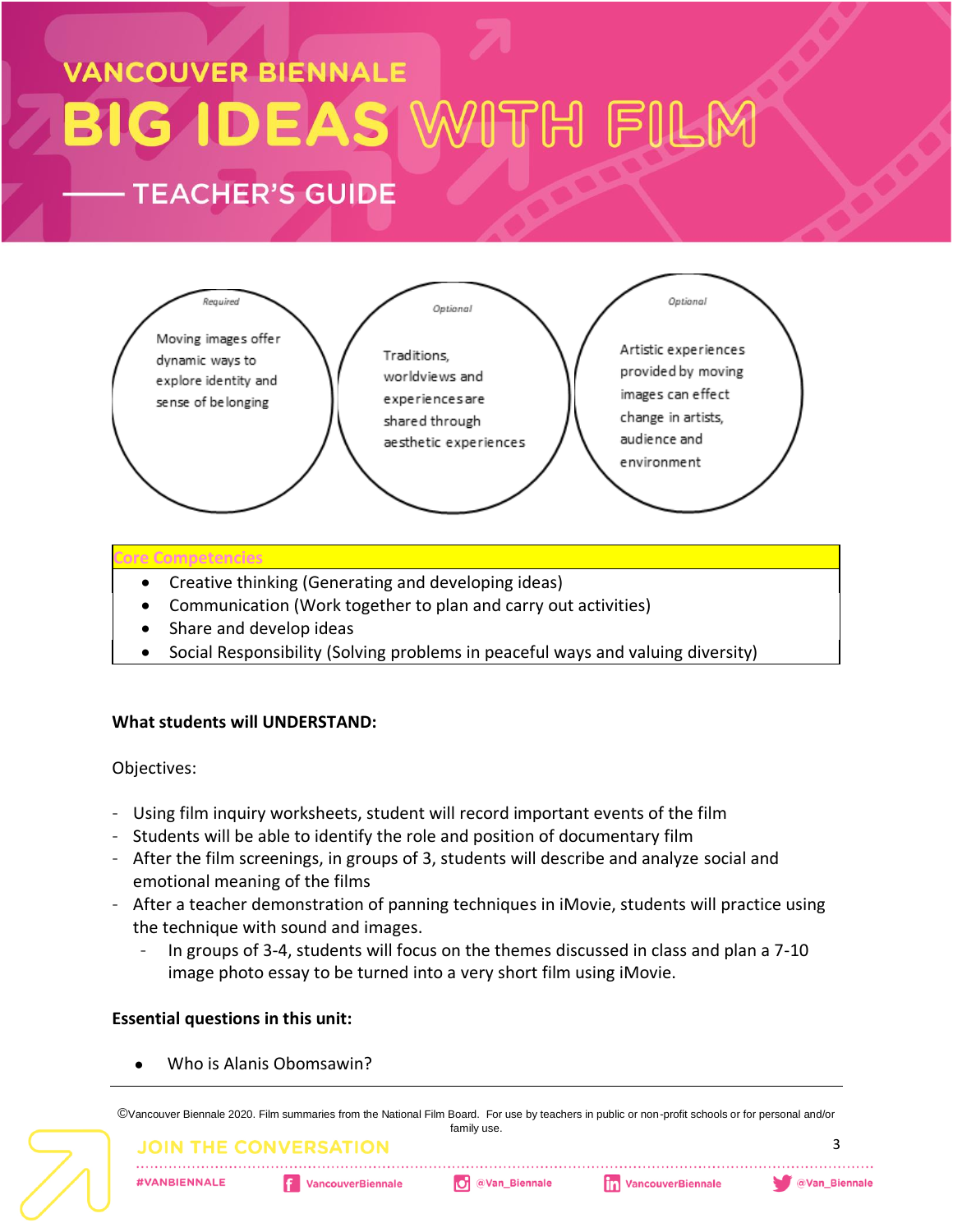# **ANCOUVER BIENNALE G IDEAS**

### **TEACHER'S GUIDE**

- Why is she making documentaries and films inspired by real life?
- How does Alanis create films to tell her story; what strategies or elements do you see?
- What is documentary and what is its purpose?
- How can we tell short stories through photographs?
- How can we turn photographs into moving images?
- What is the Ken Burns effect?
- What impacts do the zoom and pan and the angle of the camera have on the audience? How does it make us see an image or feel about it?
- How does she narrate a short story? What film elements or strategies does she use?

#### **Curricular Competencies: What students will DO**

Students will be able to use the following creative process(es) to create and respond to art:

- Create photographic images with an audience in mind
- Communicate and respond to social and environmental issues
- Plan and produce moving image collaboratively by using iMovie software
- Analyze the ways in which moving images convey meaning through movement, sound, image, structure and form
- Explore the role of story and narrative in expressing First Peoples' perspectives, values, and belief including protocols related to ownership to First Peoples' oral texts

#### **Concept & Content: What students will KNOW**

Students will know the following concepts and content:

- Materials, processes, techniques, and image making technologies, used in digital photography
- Role of photographer and viewer
- Moving-image elements, principles, vocabulary, industry terms, and symbols
- Contributions of Alanis Obomsawin to the genre of documentary films and storytelling, and Ken Burns in techniques of documentary film production

©Vancouver Biennale 2020. Film summaries from the National Film Board. For use by teachers in public or non-profit schools or for personal and/or family use.

#### JOIN THE CONVEI

**#VANBIENNALE** 

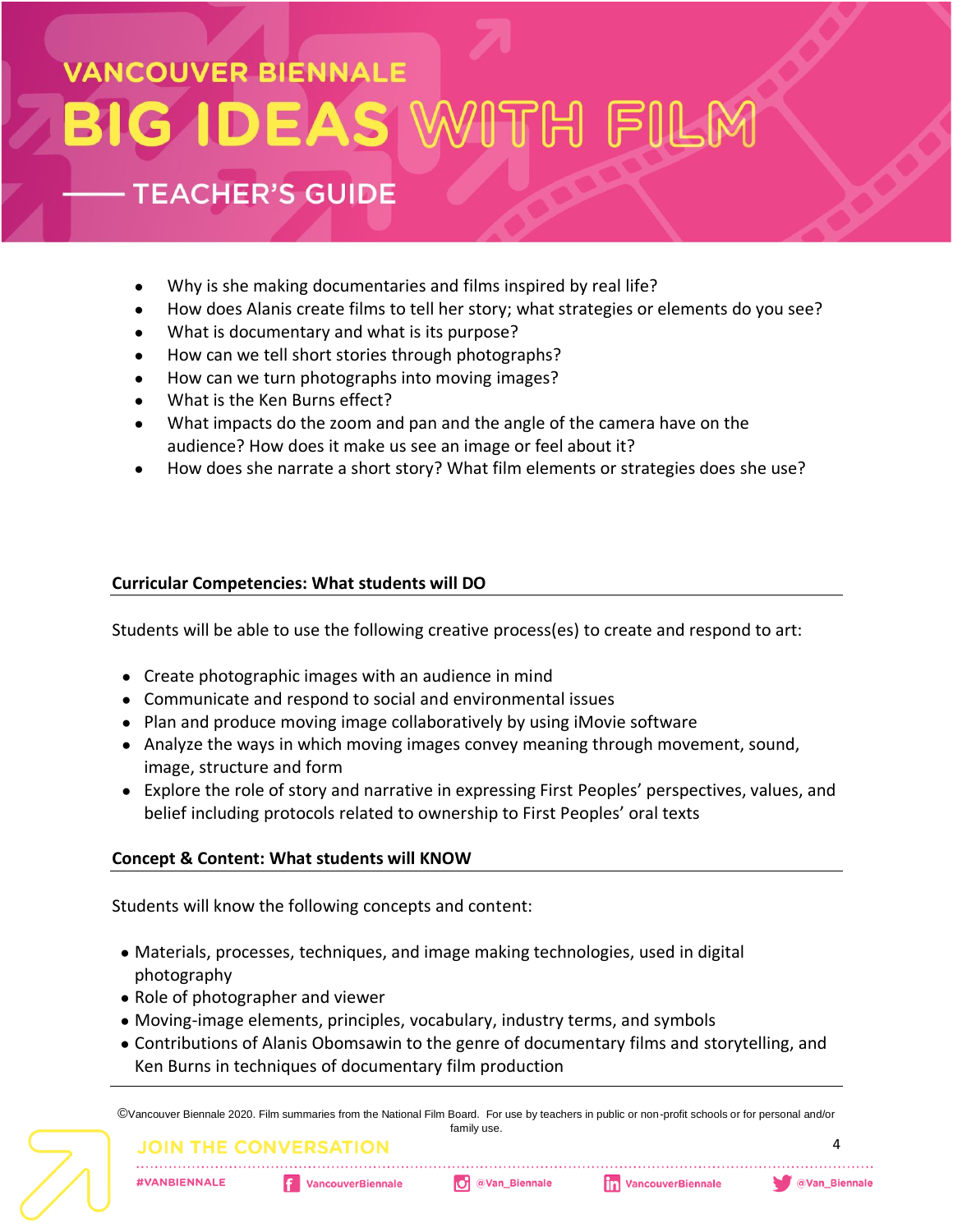## **VANCOUVER BIENNALE** G IDEAS WITH FILI Bł **TEACHER'S GUIDE**

● Traditional and contemporary First Peoples' worldviews, history, and stories communicated through moving images



#### **First People's Principles of Learning:**

Learning is holistic, reflexive, reflective, experiential, and relational (focused on connectedness, on reciprocal relationships, and sense of place).

#### **Vocabulary:**

documentary, close up, long shot, angle of the camera, zoom, pan, Ken Burns effect, transition, fade in, fade out, focal point, editing

#### **Materials & Technologies**

Students will use the following materials, tools, equipment:

- Digital Camera/iPad
- Computer (If using iMovie or Final Cut, then they have to be Mac)

©Vancouver Biennale 2020. Film summaries from the National Film Board. For use by teachers in public or non-profit schools or for personal and/or family use.

JOIN THE CONVERS

**#VANBIENNALE** 

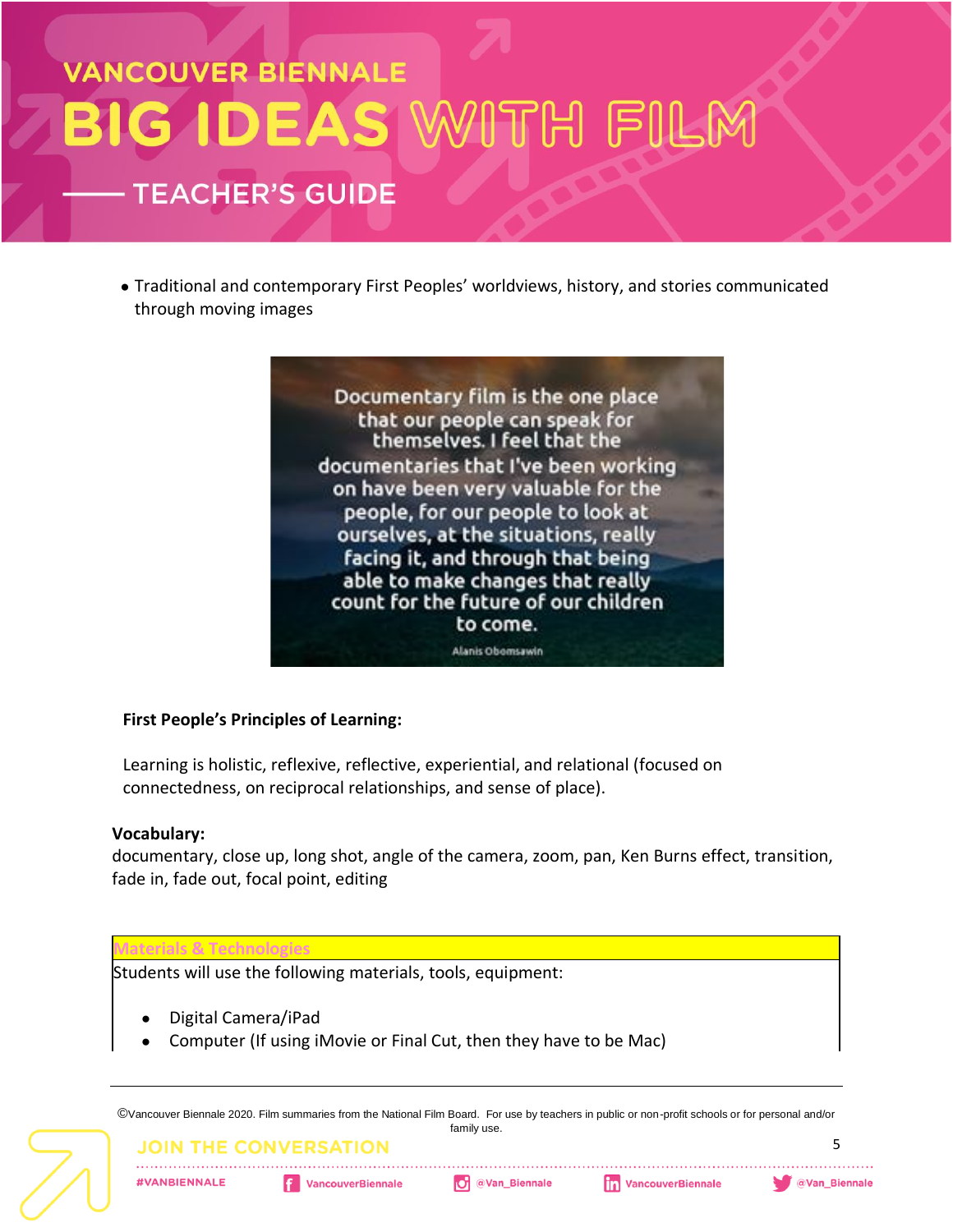# **VANCOUVER BIENNALE GIDEAS**

### **TEACHER'S GUIDE**

- Video editing software such as Final Cut Pro, iMovie, Adobe Premiere Pro or Adobe Premiere Clip
- Projector
- Internet connection

#### **Sequence of activities and discussions:**

#### **Lesson #1: Watch and discuss** *When All the Leaves are* **Gone and** *Salmon***:**

Introduce students to Alanis Obomsawin and share some of the following clips or interviews, or others from our BIG IDEAS with Film Director's page for Alanis Obomsawin. <https://www.vancouverbiennale.com/big-ideas-director/alanis-obomsawin/>

Making Movie History: Alanis Obomsawin, 5 min [https://www.nfb.ca/film/making\\_movie\\_history\\_alanis\\_obomsawin/](https://www.nfb.ca/film/making_movie_history_alanis_obomsawin/)

Classroom Elder Roberta Price, CBC Radio, 5:32 min Short audio clip from CBC Radio's Early Edition program about Elder Roberta Price, an Indigenous educator working with teachers and students across the province to share her story and her knowledge about issues related to indigenous peoples. <https://www.cbc.ca/player/play/2664456559>

Ask students why they think Obomsawin makes films. Help students understand Obomsawin's purpose and overarching themes that drive her as a filmmaker.

Give students the BIG IDEAS Film Inquiry questions and review together before screening the films. Have students take notes as they watch, then at the end of the film, students will work with their peers and have their worksheets completed. Have groups shuffle and spend 5 minutes sharing and note copying in the new groups. Come together as a class and summarize or share the answers from each group.

©Vancouver Biennale 2020. Film summaries from the National Film Board. For use by teachers in public or non-profit schools or for personal and/or family use.

JOIN THE CONVER

**#VANBIENNALE** 

**VancouverBiennale**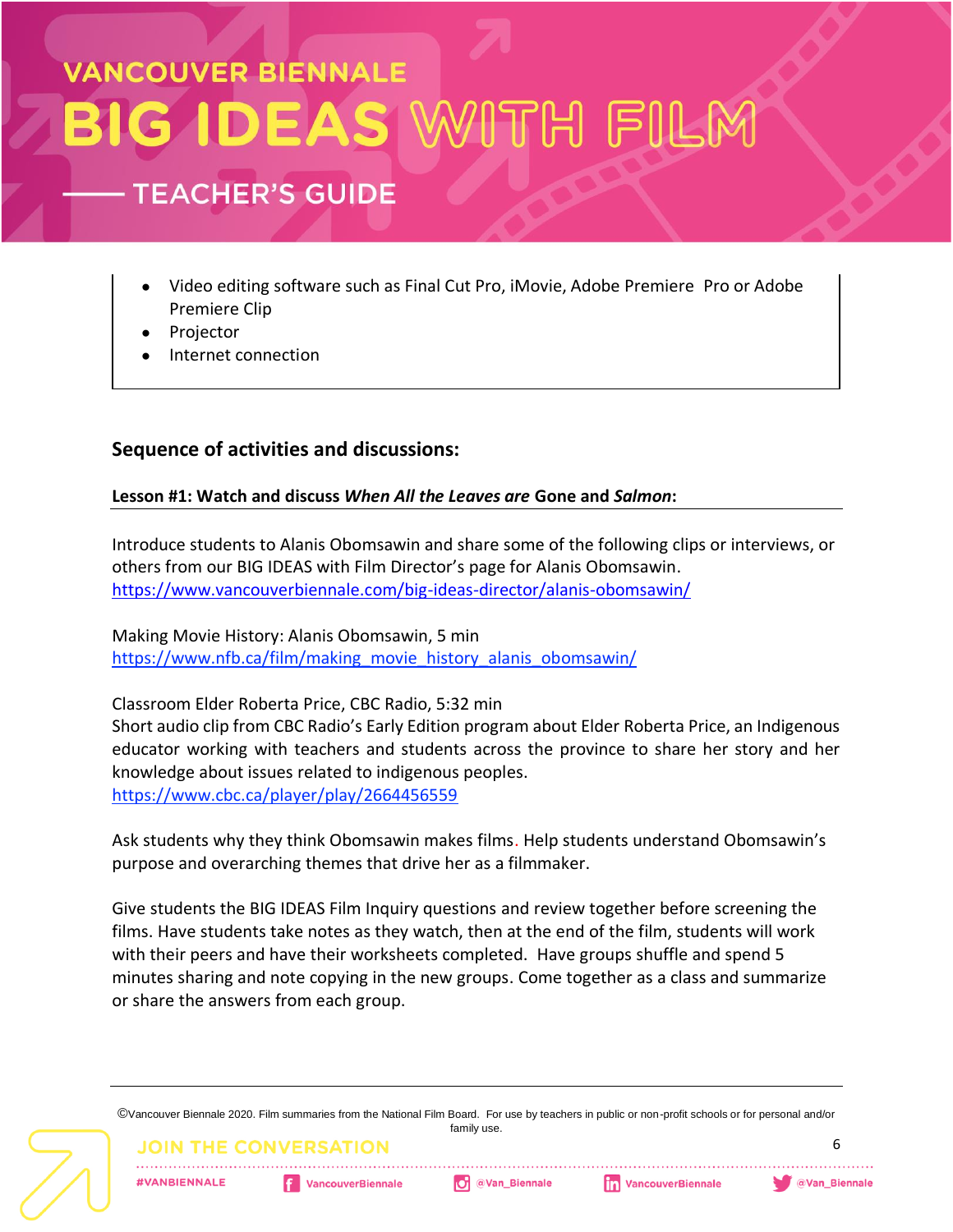## **ANCOUVER BIENNALE IDEAS TEACHER'S GUIDE**

#### **Lesson #2: Is it a Documentary film or a Drama?**

For teachers, a review different genres of documentary film making may be helpful with this list from Dartmouth University:

<https://researchguides.dartmouth.edu/filmgenres/documentaries>

- 1. Ask students to share what they think documentary film is. What distinguishes a documentary film from a typical Hollywood film or a broadcast news story?
- 2. Share the list of documentary genres with them. Have students take 2 minutes to write down their ideas about:
	- Can they think of examples they have seen of films that match these genres?
	- What are the similarities and differences?
	- What are some common objectives of documentaries?
- 3. What filmmaking techniques are used in the documentaries you have seen?

Some examples may include:

*Footage*: live action (vérité or contemporaneous), re-enactments, informal (smartphone, home movies), archival, animation, something else?

*Dialogue*: interviews, monologue, conversational, scripted, voice-over, narrator, singing, no dialogue, something else?

*Shots/Angles/Transitions*: close-up, medium, long, wide, point of view (POV), two shot, low angle, high angle, montage, something else?

- 4. What do they think about dramatization/re-enactment can acting to show an event be part of documentaries?
- 5. Essential questions for today—

©Vancouver Biennale 2020. Film summaries from the National Film Board. For use by teachers in public or non-profit schools or for personal and/or family use.

**THE CONV** 

**#VANBIENNALE**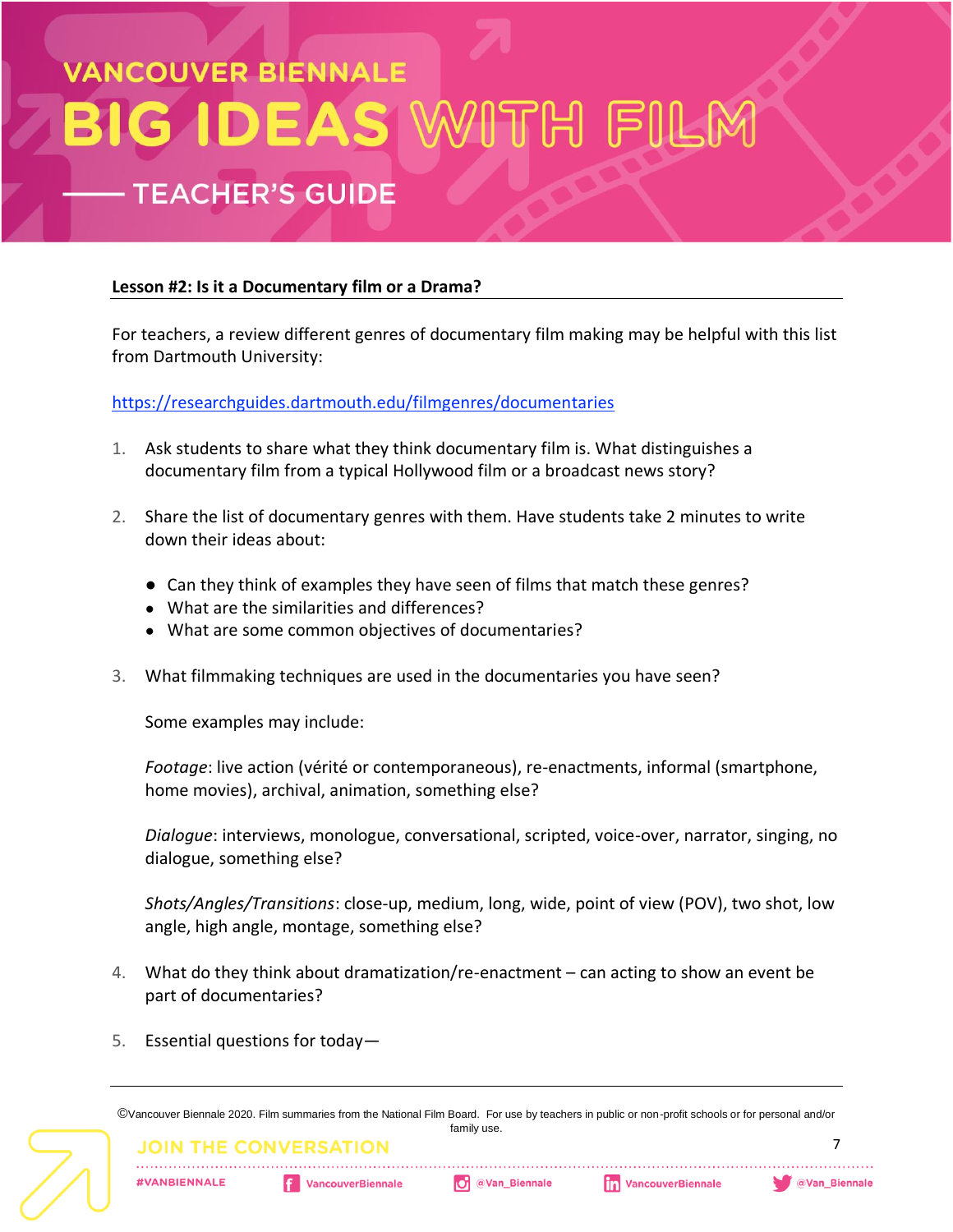## **VANCOUVER BIENNALE GIDEAS TEACHER'S GUIDE**

- What is a documentary film?
- How is Alanis Obomsawin creating this film?
- What is the difference between documentary and non-documentary movies?

Ask students thinking back about their notes from the films they watched last class:

- What are some of the film elements she used to tell a story?
- How did Alanis Obomsawin make her stories in these films, what strategies did she use?
- *When All the Leaves Have Fallen* is based on the experiences of Alanis Obomsawin, with re-enactment, real archival footage from CBC and NFB archives, and uses first person narration with Wato telling the story in her own words. Which elements felt like documentary, what felt fictionalized?

#### **Lesson #3: The Ken Burns effect**

This is a simple film editing effect that uses static photos, smooth zooming and panning to bring still frames to life. Documentarian Ken Burns made the effect famous, but many filmmakers throughout history have used it, too.

Teachers can demonstrate the technique and students can keep it in mind as they plan their film project, photos, and how they will use them to tell a visual narrative.

-Vocabulary needed: zoom in, zoom out, close up shot, camera pan.

-Ken Burns Effect in iMovie - How to zoom in & out and hover over an image 4 min <https://www.youtube.com/watch?v=8jSeHkY6PqE>

-Tips to help you decide how to use Ken Burns Effect in your video: <https://www.wevideo.com/blog/for-work/being-ken-burns>

©Vancouver Biennale 2020. Film summaries from the National Film Board. For use by teachers in public or non-profit schools or for personal and/or family use.

### **JOIN THE CONVERS**

**#VANBIENNALE** 

**VancouverBiennale**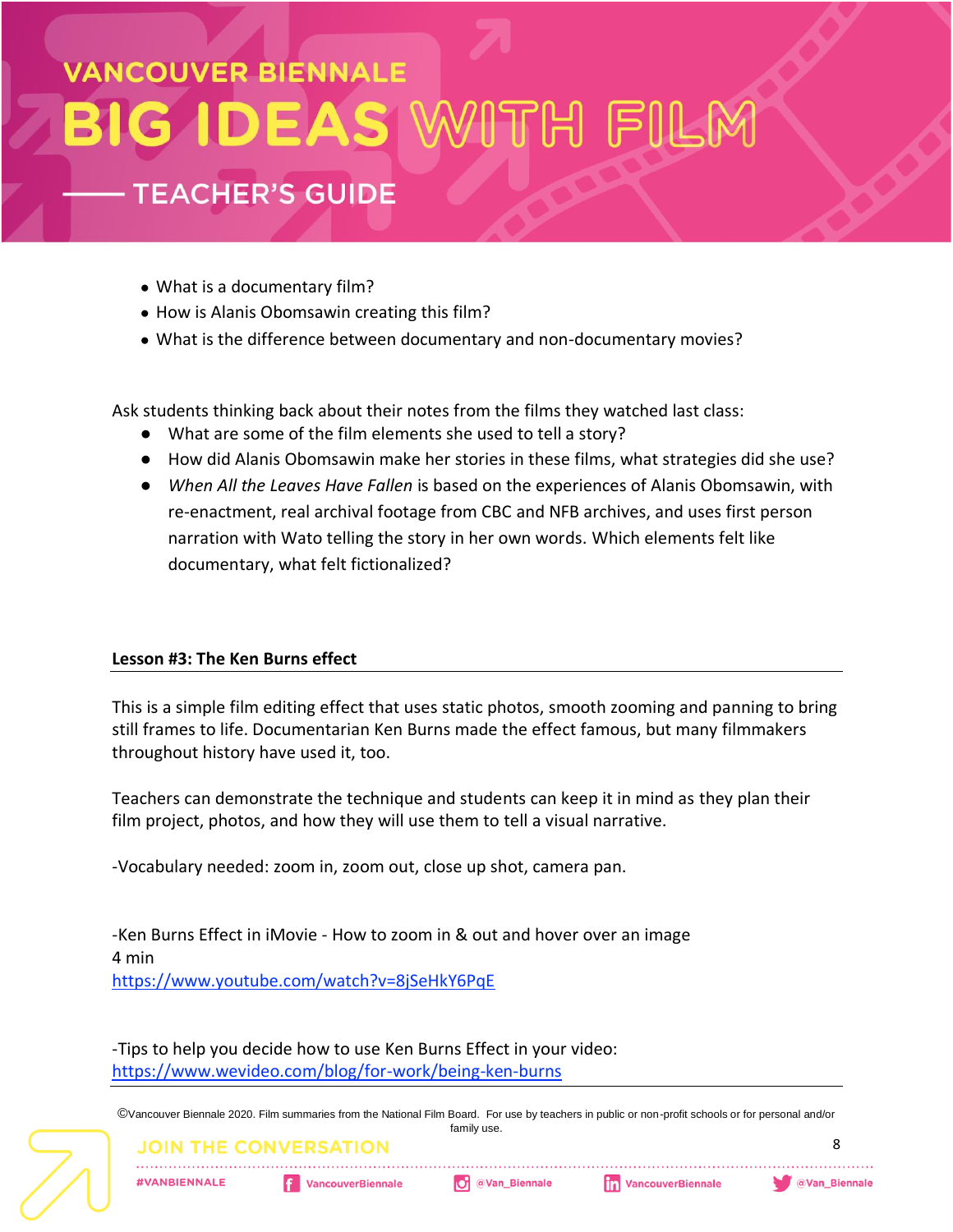### **VANCOUVER BIENNALE GIDEAS B TEACHER'S GUIDE**

-Digital photos and story planning:

This project includes taking photos, adding audio files and editing. Students should be familiar with the basics of photography. Draw students' attention to the composition, lighting, and the purpose of documentary photography.

Resources for documentary photography:

Documentary Photography 101: Tips, Tricks and Other Important Details <https://contrastly.com/documentary-photography-101-tips-tricks-and-other-important-details/>

A Complete Guide to Documentary Photography <https://www.pixpa.com/blog/guide-documentary-photography>

Have students form groups of 2-3 and begin to plan their short narrative photo film project. What story do they want to tell? Fictional? Documentary? What stories do they wish people knew more about? Now's the chance to bring attention to those stories. Together choose the topic and divide the group tasks.

**Lesson#4, 5**: Capturing the photographs Students will create 7-10 photographs, working in groups of 2 or 3.

**Lesson#6**: Presentation

**Lesson #7, 8:** Work class on editing the films

**Lesson# 9:** Presentation and critique.

©Vancouver Biennale 2020. Film summaries from the National Film Board. For use by teachers in public or non-profit schools or for personal and/or family use.

**JOIN THE CONVEI** 

**#VANBIENNALE** 

**VancouverBiennale**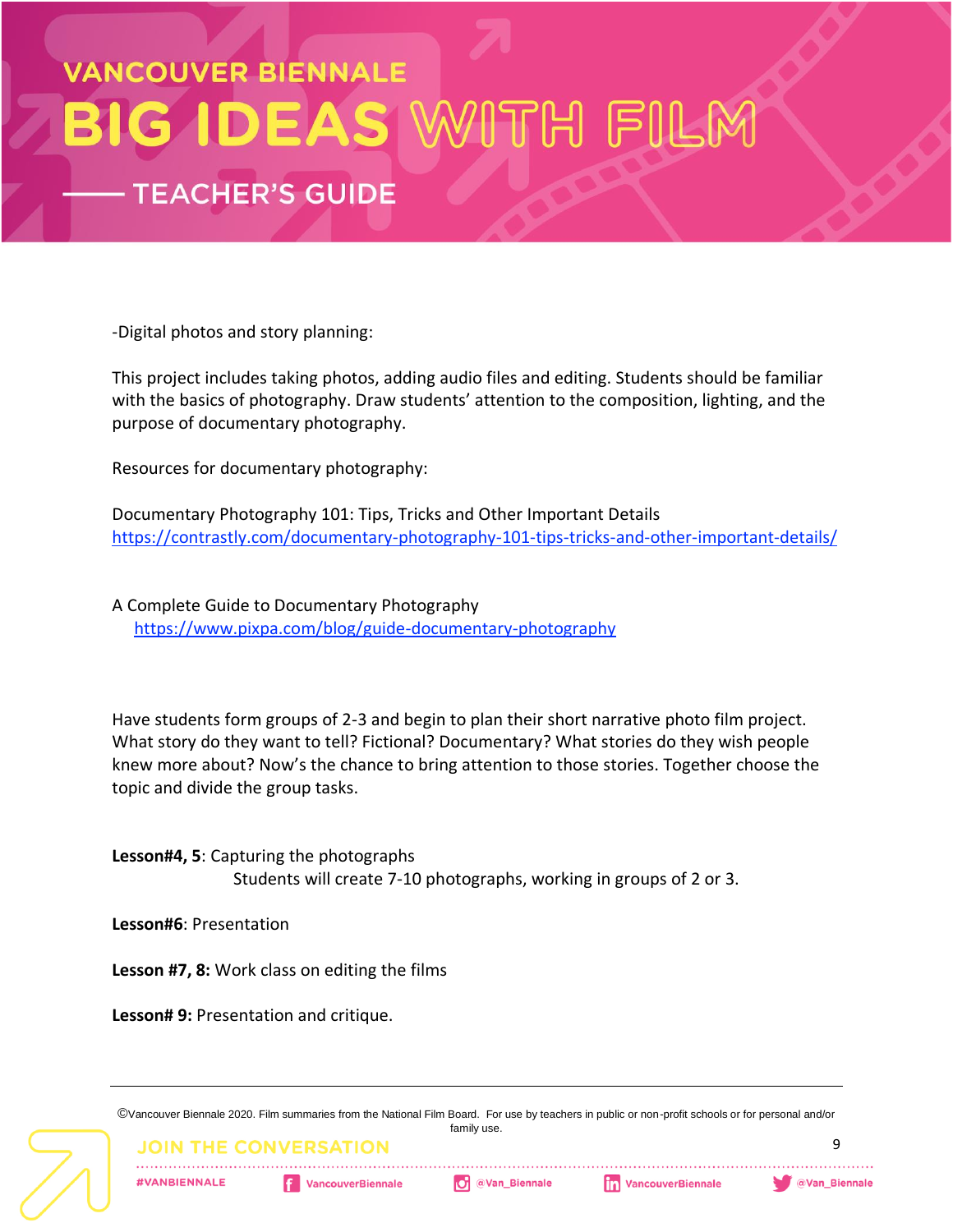### VANCOUVER BIENNALE **GIDEAS V** Błl TH FILI **TEACHER'S GUIDE**

Formative Assessment:

Collect the BIG IDEAS film inquiry question worksheet and observe the workflow during the work. One on one interview and conference with students.

Summative Assessment:

After students complete their short film in their groups, have student fill out a selfassessment and peer assessment.

#### **BIG IDEAS with Film Inquiry Questions**

- 1. Who is the film maker, what are they known for?
- 2. What is this film about? What are the main messages the filmmaker wanted us to understand?
- 3. If you could ask the film maker a question, what would you ask?
- 4. What were you thinking as you finished watching the film?

©Vancouver Biennale 2020. Film summaries from the National Film Board. For use by teachers in public or non-profit schools or for personal and/or family use.

**#VANBIENNALE** 

**VancouverBiennale** 

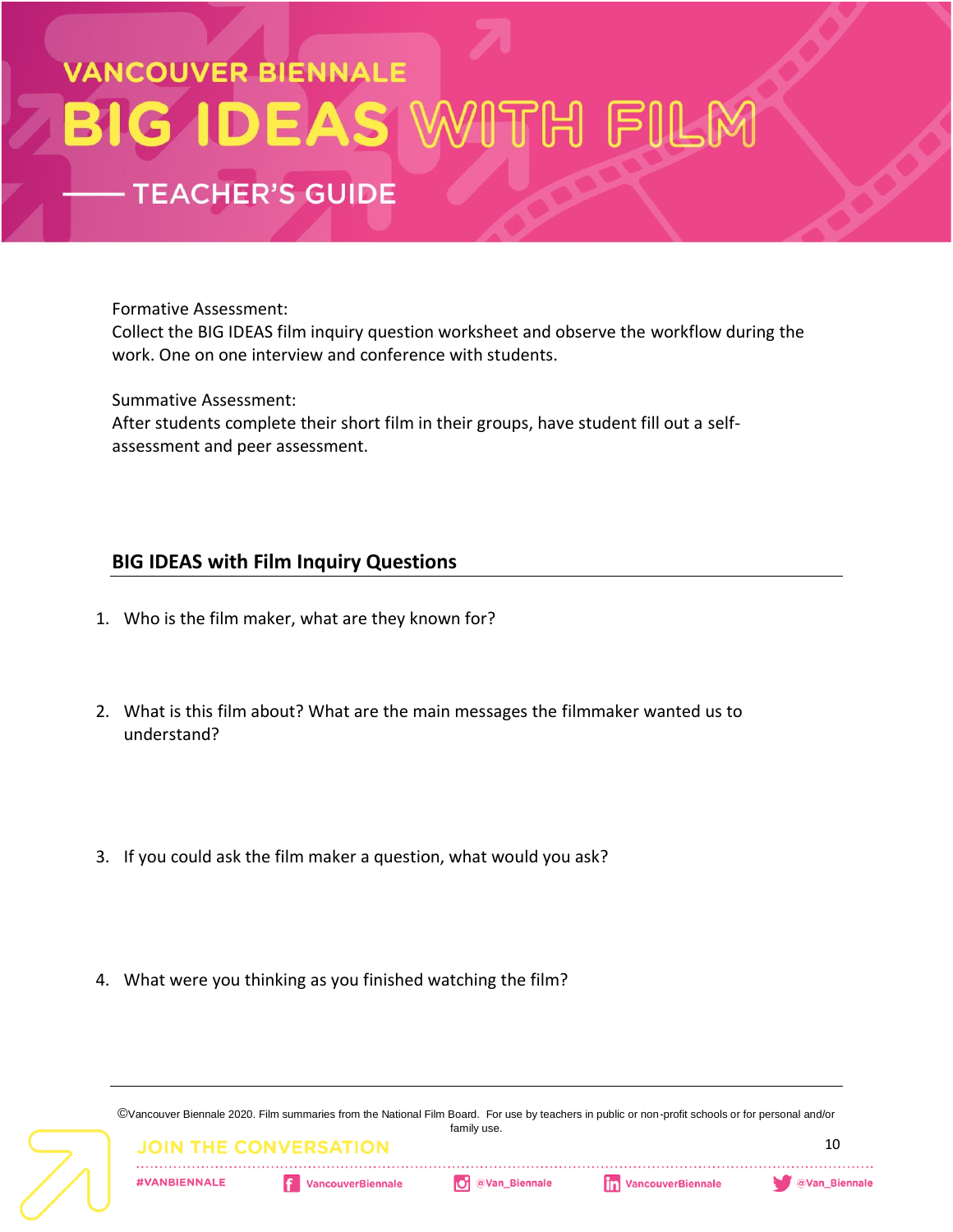

- 5. What part of the story told by the film was the most powerful or memorable? Why?
- 6. Sometimes fiction and documentary films explore important social or political issues. Describe any specific social or political issues that affect the story. How do these issues impact the people we saw in the film?
- 7. Documentaries can show us new ways of understanding an issue or topic in our world. Describe an aspect of the film that showed you something you hadn't seen before, caused you to think in a new way, or helped you to understand something more thoroughly than before.
- 8. What particularly appealed to you in the cinematic presentation of the film, such as the way in which particular scenes, images, or sounds were presented?
- 9. For documentary films: what conventions does the filmmaker incorporate in this film? Do they use voiceover, re-enactments, archival footage, interviews?
- 10. Are there multiple viewpoints? Do they agree or contradict each other?

©Vancouver Biennale 2020. Film summaries from the National Film Board. For use by teachers in public or non-profit schools or for personal and/or family use.

**#VANBIENNALE** 

JOIN THE (

**VancouverBiennale**